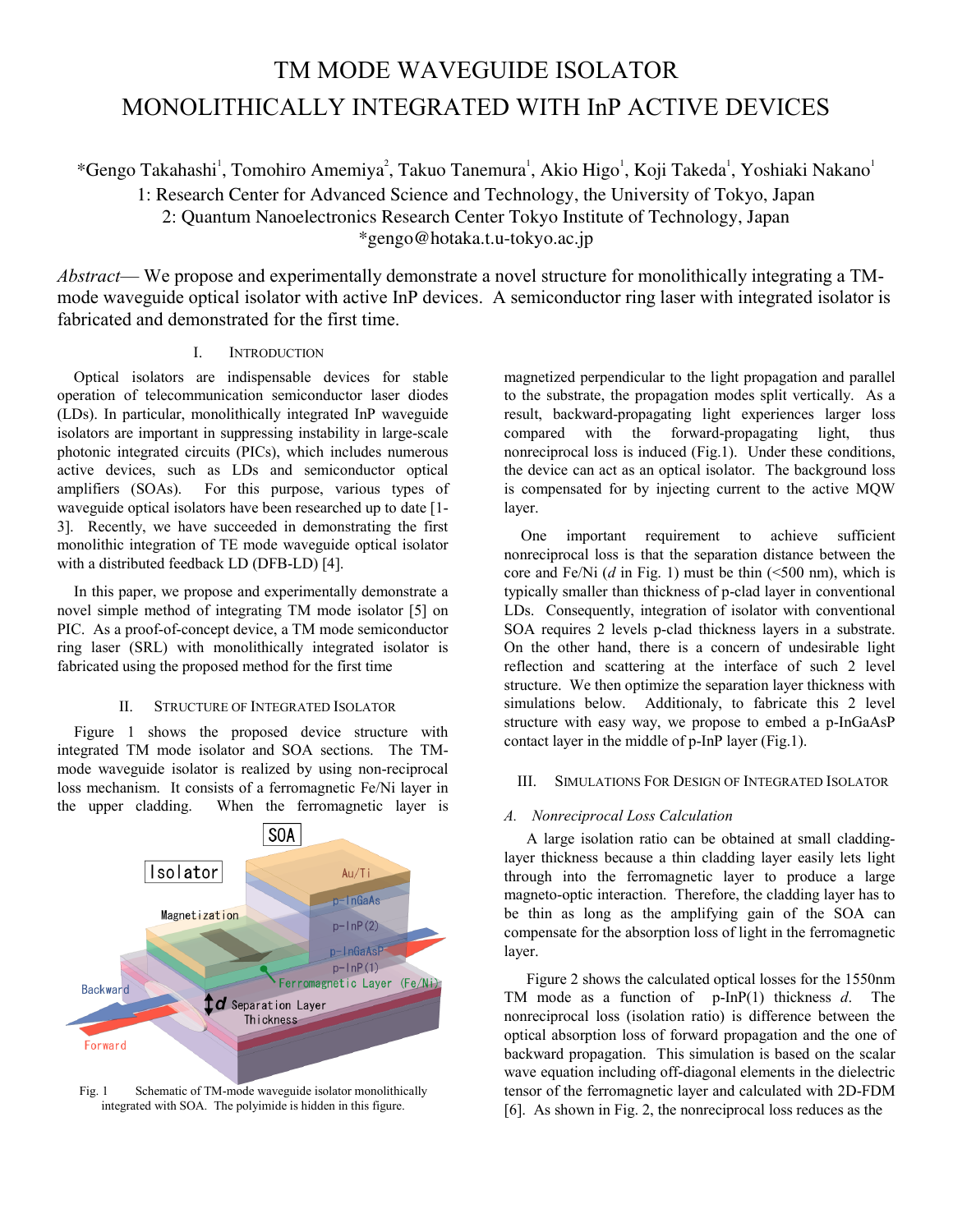

Fig.2 The simulated optical absorption loss for TM mode 1550nm of the and SOA as a function of the thickness of the p-InP(1); *d*. isolator as a function of the thickness of p-InP(1) thickness *d*. In this simulation, the thickness of Ni and Fe is fixed to 20nm and 200nm, respectively.

separation *d* increases because the interaction of ferromagnetic layer and light emission is small when *d* is large. On the other hand, when *d* is smaller than 200 nm, the optical loss at the isolator is too large. From this result,  $d$  should to be 200  $\sim$ 400nm to obtain sufficient nonreciprocal loss.

#### *B. Estimation the Reflection and Scattering*

As shown in Fig. 1, this device has the 2 level p-cladding and undesirable light reflection and scattering may occur in such structure interface. For estimate the reflection at the interface between SOA and isolator, we calculate the equivalent refractive indexes at SOA and isolator. They are almost same and then the reflection is ignorable. For estimate the scattering, we calculate the overlap integration of the mode distribution on the device cross section at the isolator and SOA. In this simulation, the thickness of the p-cladding of SOA is fixed at 1450nm. The coupling efficiency  $\eta$  can be written as

$$
\eta = \frac{\left| \int \int \phi_{SO_4}(x, y) \phi_{SO}(x, y) dxdy \right|^2}{\int \int \left| \phi_{SO_4}(x, y) \right| dxdy \cdot \int \int \left| \phi_{SO_4}(x, y) \right| dxdy} \quad \dots \dots \quad (3.1)
$$

Figure 3 shows the calculated coupling ratio between SOA and isolator section as a function of separation *d*. As shown in Fig. 3, the coupling efficiency converges to 100% as the separation *d* increases because isolator p-cladding profile becomes same as SOA. On the other hand, when *d* is smaller than 300 nm, the coupling efficiency is small.

We thus choose *d* to 400nm in the following device fabrication to obtain sufficient nonreciprocal loss and high coupling ratio. The ferromagnetic layer (Ni/Fe) thickness is 20nm and 200nm which is used in previous paper [7].



Fig.3 The calcurated mode coupling efficiency between isolator

Table 1 The epitaxial layer structure in our TM mode SOA integrated with waveguide optical isolator.

| <b>Material</b> | m  | $d_m$ (nm) |
|-----------------|----|------------|
| $n$ -In $P$     |    |            |
| bottom SCH      | 2  | 80         |
| <b>MOW</b>      | 3  | 147        |
| upper SCH       |    | 80         |
| u-InP           | 5  | 30         |
| u-InGaAsP       | 6  | 5          |
| $p-InP(1)$      |    | 400        |
| p+InGaAsP       | 8  | 50         |
| $p-InP(2)$      | 9  | 800        |
| p+InGaAs        | 10 | 200        |

The epitaxial structure was similar to that in [5], except that a 50-nm-thick p-InGAsP contact layer was embedded in the middle of p-InP upper cladding.  $d_m$  is a thickness of each layer. The all parameters that we used in the simulation are same as [7].

#### IV. FABRICATION OF SOA WITH INTEGRATED ISOLATOR

To fabricate the 2 level p-cladding structure with easy way, we proposed to embed a p-InGaAsP contact layer in the middle of p-InP layer. p-InP was divided to p-InP(1) and p-InP(2) (Table 1). After the reactive ion etching (RIE) for waveguide ridge structure, p-InGaAs and p-InP(2) only at the isolator section were etched. This process doesn't require re-growth step.

We fabricated the TM mode SOA layer structure which includes isolator structure on an n-InP substrate by metalorganic vapor phase epitaxy (MOVPE). The fabrication of the device was as follows. First, as shown in Fig. 4(1), the ridge waveguide was formed by a standard photolithography and  $Cl<sub>2</sub>/Ar$  reactive ion etching with  $SiO<sub>2</sub>$  mask. As shown in Fig. 4(2), SOA ridge structure was covered with photo resist to prevent followed wet etching. As shown in Fig. 4(3), p+InGaAs and p-InP(2) only at the isolator section were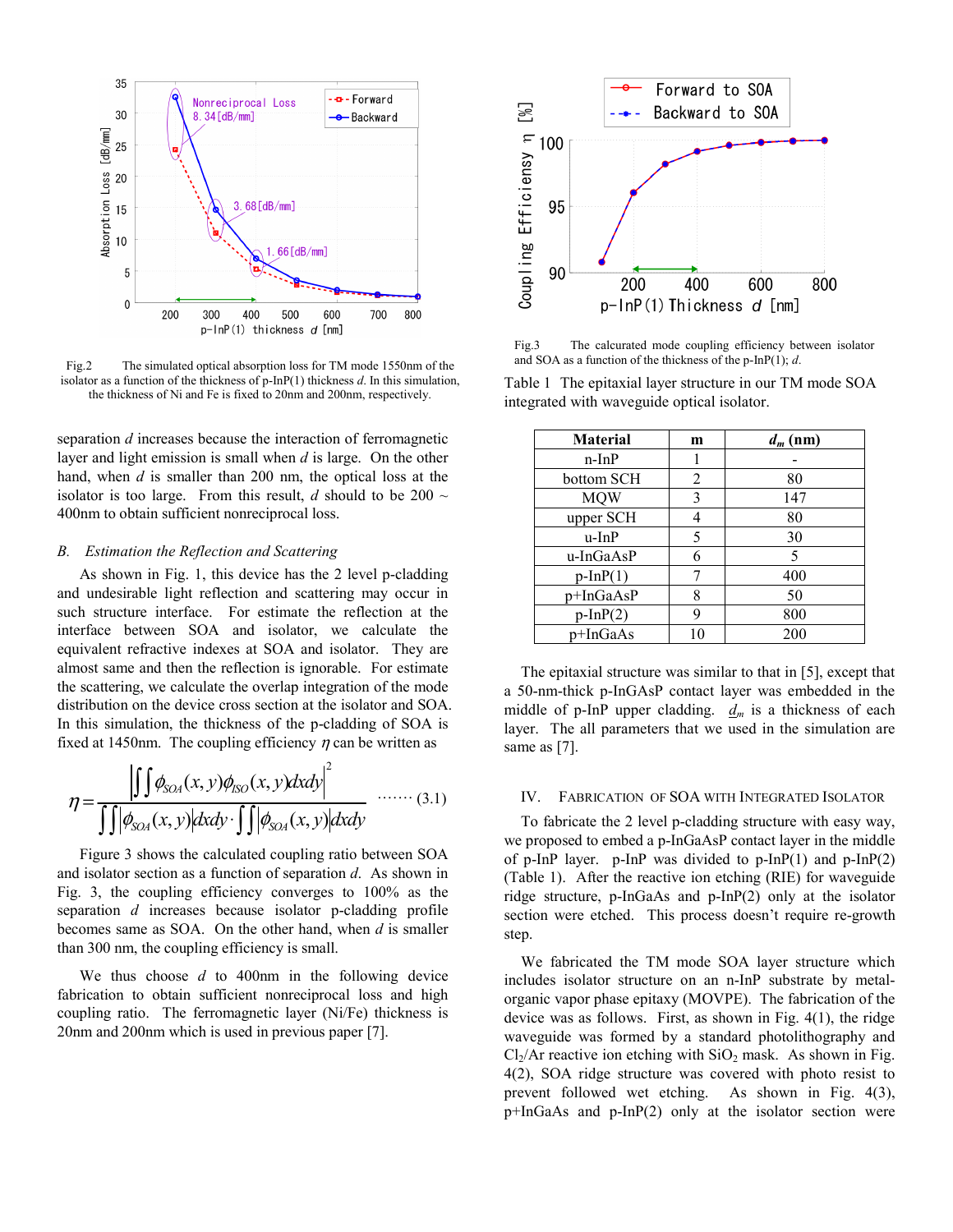etched with  $H_2SO_4/H_2O_2/H_2O$  and HCl, respectively. The layer thickness difference can be created by this additional wet etching. Since it does not require re-growth step, the proposed structure is relatively easy to fabricate without sacrificing the SOA performance. After that, a polyimide was spin coated



Fig.4 Fabrication images for creating 2 level p-cladding structure

**SOA** p-InGaAs Ti / Au polyimide p-InP **J-InGaAsP** p-InP **MQW** n-InP fum<sup>6-de1-09</sup> **TO 3 Cm 3 CMV x25K** Isolator polyimide Ti / Au Ni / Fe **InGaAsP** p-InP **MQW** n-InP  $1$ um

Fig.5 Cross sectional SEM image of the fabricated integrated device, SOA section and isorator section

only the isolator section was partly ashed to the height of isolator with SiO2 mask which pattern is same as Fig. 4(2). Polyimide was employed for passivation. As shown in Fig. 4(4), ferromagnetic Ni and Fe layers were deposited only in the isolator section with the electron-beam (EB) evaporator and their thickness were about 20nm and 200nm as mentioned above. Finally, a 100nm Ti layer and a 200nm Au layer were deposited to make a top electrode.

Figure 5 shows the scanning electron microscope (SEM) image at the intersection of both the SOA and isolator sections.

### V. FABRICATION OF RING LASER WITH ISOLATOR

As a proof-of-concept device, a TM-mode SRL with monolithically integrated isolator is fabricated using the fabrication method proposed above.



Fig.6 Schematic of TM-mode waveguide isolator monolithically integrated with SRL. Polyimide is hidden in this figure.

SRL has a bistablity of the light oscillation direction. Integrated isolator brings the two different absorption loss (CW (forward) loss < CCW (backward) loss) and suppress CCW oscillation, resulting in unidirectional operation. The loss magnitude relation is defined with the external magnetic field direction and the we can control the SRL oscillation direction with the magnetic field.

We prepare the device design below, ring radius is 300um and 500um, isolator length is 500um and Y-branch optical output and feedback to the cavity ratio is 50%:50%. Figure 7 shows an experimental setup for measuring the IL characteristics and spectrum. An external magnetic field of



Fig. 7 Experimental setup for measuring the SRL integrated with waveguide optical isolator

and ashed to the height of SOA thickness and polyimide at